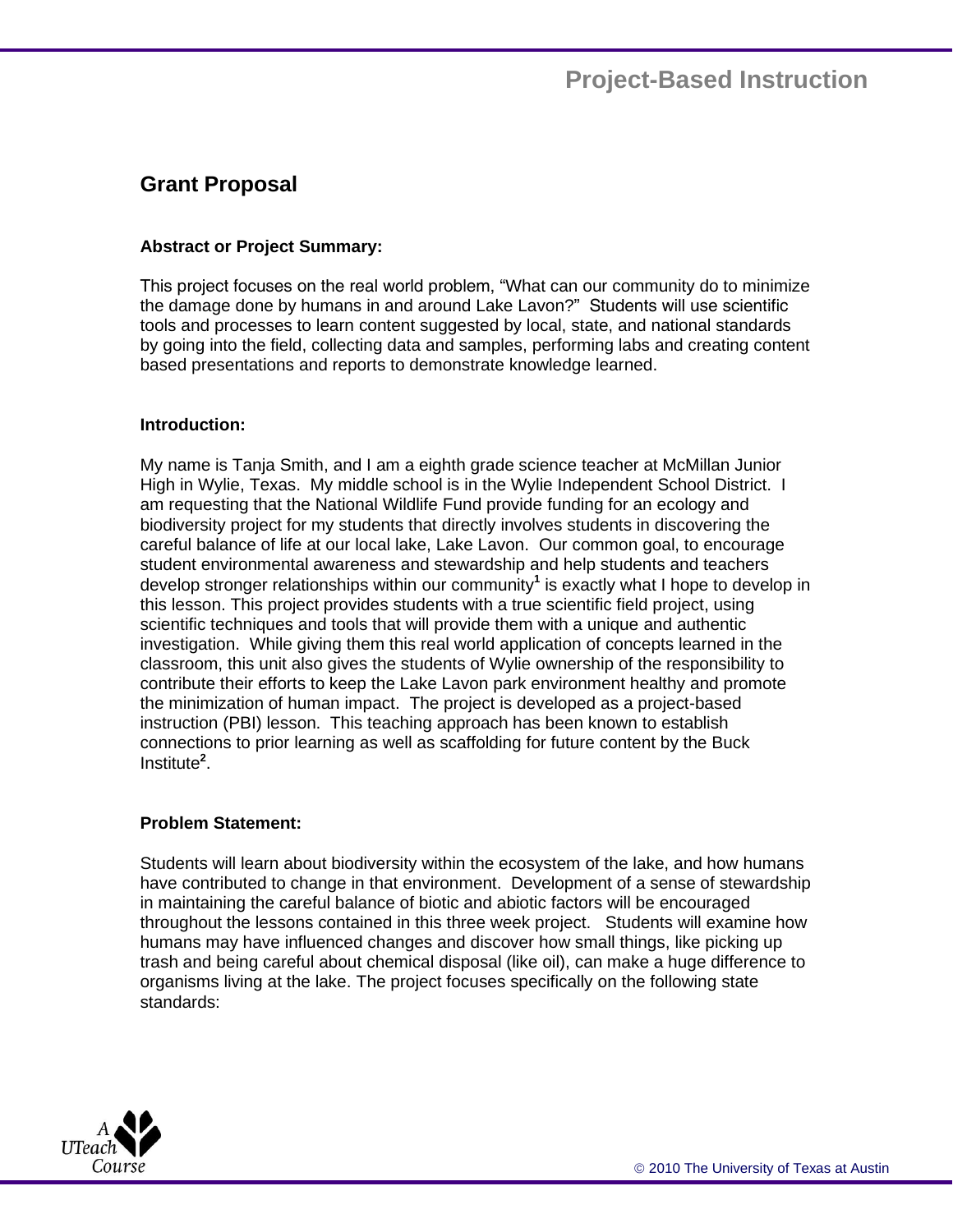Texas Essential Knowledge and Skills (TEKS), §112.19. Science, Grade 7, Beginning with School Year 2010-2011.

(2) Scientific investigation and reasoning. The student uses scientific inquiry methods during laboratory and field investigations. The student is expected to:

- (A) plan and implement comparative and descriptive investigations by making observations, asking well-defined questions, and using appropriate equipment and technology;
- (B) design and implement experimental investigations by making observations, asking well-defined questions, formulating testable hypotheses, and using appropriate equipment and technology;
- (C) collect and record data using the International System of Units (SI) and qualitative means such as labeled drawings, writing, and graphic organizers;
- (D) construct tables and graphs, using repeated trials and means, to organize data and identify patterns; and
- (E) analyze data to formulate reasonable explanations, communicate valid conclusions supported by the data, and predict trends.

(10) Organisms and environments. The student knows that there is a relationship between organisms and the environment. The student is expected to:

- (A) observe and describe how different environments, including microhabitats in schoolyards and biomes, support different varieties of organisms;
- (B) describe how biodiversity contributes to the sustainability of an ecosystem.

(5) Matter and energy. The student knows that interactions occur between matter and energy. The student is expected to:

- (A) recognize that radiant energy from the Sun is transformed into chemical energy through the process of photosynthesis;
- (B) demonstrate and explain the cycling of matter within living systems such as in the decay of biomass in a compost bin; and
- (C) diagram the flow of energy through living systems, including food chains, food webs, and energy pyramids.

### **Objectives and Activities:**

Objectives and activities for this field investigation will provide students with various experiences through which content will be learned. These experiences will create scaffolding for future learning by connecting these meaningful activities with prior learning from the classroom.

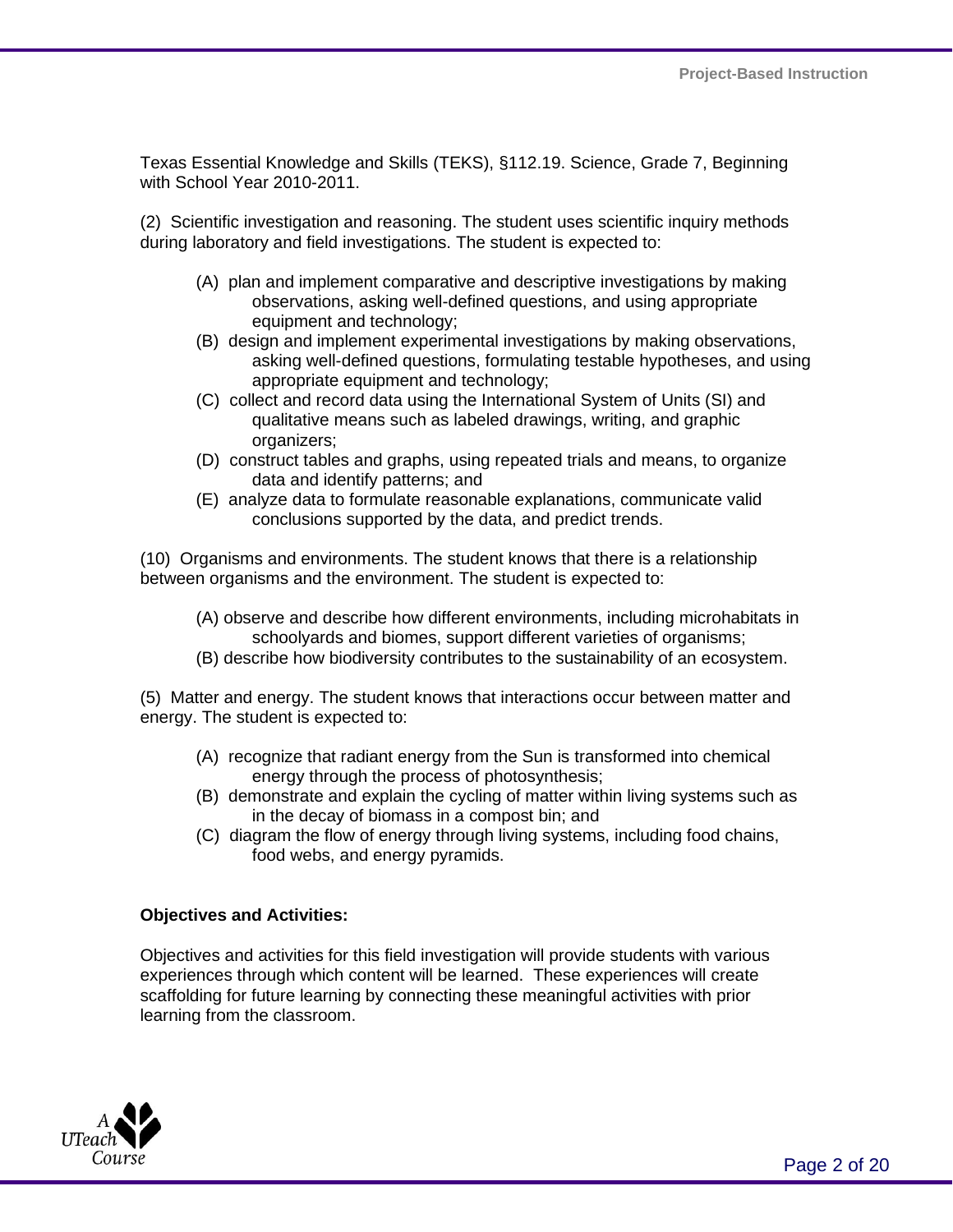Upon completion of this project:

- 1. Students will use scientific inquiry methods during laboratory and field investigations.
	- $\circ$  Students will plan, design, formulating testable hypotheses, implement investigations, collect and record data, construct graphs and tables, analyze, and communicate data and predict trends.
		- **Throughout this unit, students will have opportunities to perform** these activities with their computer research, field data, and classroom workshops/
	- o Students will ask well-defined questions.
		- Development of critical thinking skills and inquiry will be encouraged by the variety of activities used to cement content with prior learning and novel experiences incorporated into the unit.
- 2. Know there is a relationship between organisms and the environment.
	- o Students will observe and describe how the lake environment supports different varieties of organisms;
		- This particular objective can be met and measured specifically during field inquiry and reporting in their notebooks and reports.
	- $\circ$  Students will describe how biodiversity contributes to the sustainability of an ecosystem.
		- Through field investigations and student research, students will be able to follow a reasonable food web providing explanations of how any one particular organisms absence or presence affects other organisms in that web.
- 3. Students will know interactions occur between matter and energy.
	- Students will be able to show how energy and matter flows through a system in their reports.
- 4. Students will know that energy from the Sun is transformed into chemical energy through the process of photosynthesis.
	- o Students will demonstrate and explain the cycling of matter.
		- This content will be discussed in student reports.
	- o Students will diagram the flow of energy through living systems.
		- This content will be discussed in student reports.

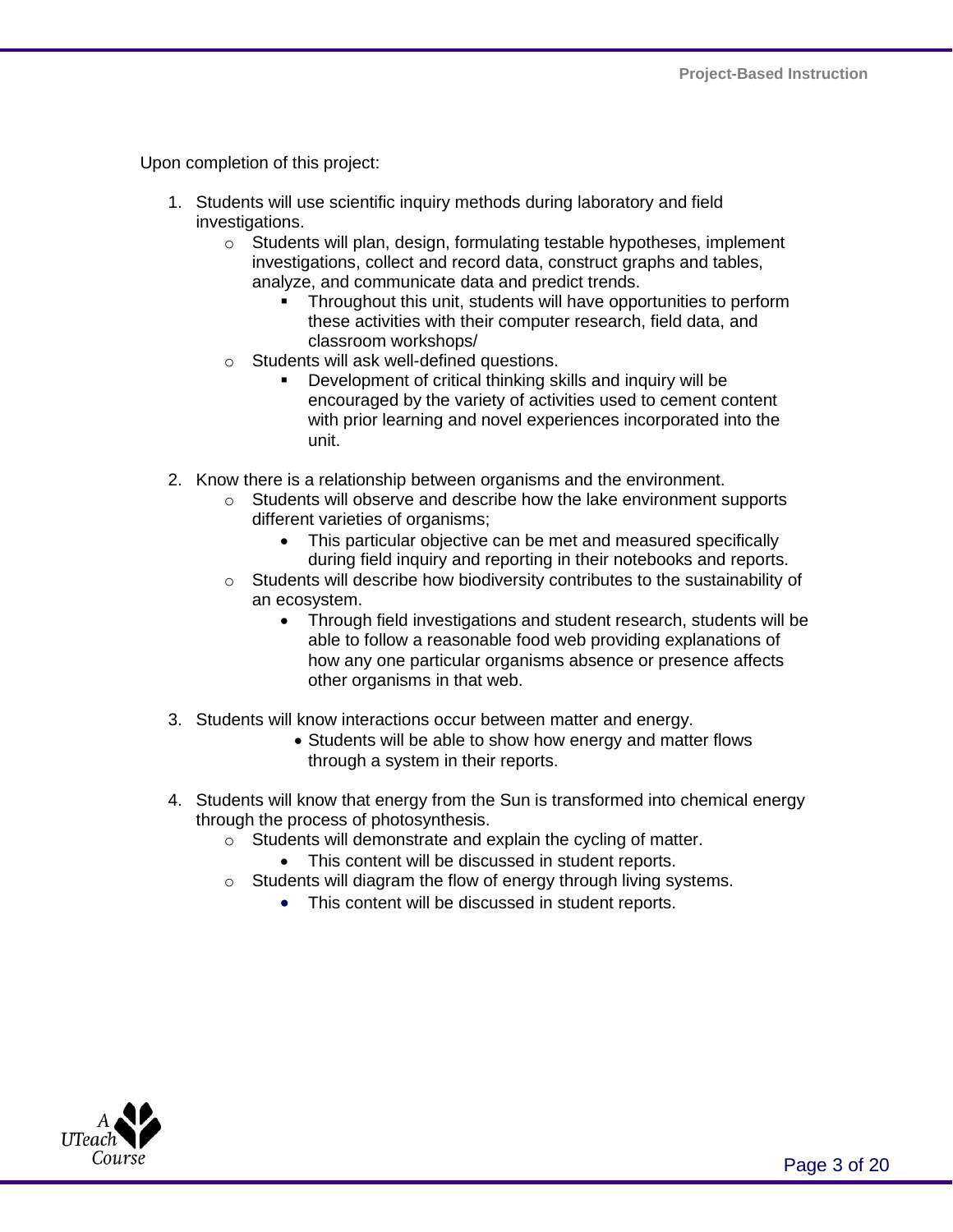# **Timeline of events:**

| <b>PROJECT CALENDAR</b>                                                                                                |                                                                   |                                                                                                                                                            |                                                                   |                                                                                           |  |  |  |
|------------------------------------------------------------------------------------------------------------------------|-------------------------------------------------------------------|------------------------------------------------------------------------------------------------------------------------------------------------------------|-------------------------------------------------------------------|-------------------------------------------------------------------------------------------|--|--|--|
| Project: Lake Lavon Alive!                                                                                             |                                                                   |                                                                                                                                                            | Time Frame: 3 weeks                                               |                                                                                           |  |  |  |
| <b>MONDAY</b>                                                                                                          | <b>TUESDAY</b>                                                    | <b>WEDNESDAY</b>                                                                                                                                           | <b>THURSDAY</b>                                                   | <b>FRIDAY</b>                                                                             |  |  |  |
|                                                                                                                        |                                                                   | <b>PROJECT WEEK ONE</b>                                                                                                                                    |                                                                   |                                                                                           |  |  |  |
|                                                                                                                        | Notes: Introduction of project, field skills, field trip, testing |                                                                                                                                                            |                                                                   |                                                                                           |  |  |  |
| Entry<br><b>Document</b><br>(Request for<br>Information)                                                               | Talk about<br>issues brought<br>up by previous<br>days exit       | Return papers.<br><b>Discuss</b><br>results.                                                                                                               | Return papers.<br>Discuss results.                                | Return papers.                                                                            |  |  |  |
| Generate<br>Know & Need<br>to Know list<br>(on Google<br>docs for<br>student ease<br>of access.)                       | Revisit Know /<br>Need to<br>Knows.                               | Revisit Know /<br>Need to<br>Knows.                                                                                                                        | Discuss events of<br>the field trip.                              | <b>Discuss</b><br>findings from<br>the microscope<br>lab and the<br>water testing<br>lab. |  |  |  |
| Provide list of<br>helpful<br>websites                                                                                 | <b>Discuss</b><br>research from<br>Day 1.                         | Field Trip to<br>Lake Lavon.<br>(Full Day)                                                                                                                 | Run through<br>findings from the<br>field notes.                  | Compare group<br>findings with<br>water testing<br>and compare<br>locations.              |  |  |  |
| Provide social<br>contracts that<br>include<br>guidelines and<br>consequences.                                         | Workshop:<br>Acquiring<br><b>Field Skills</b>                     | Students take<br>notes as Parks<br>department<br>personnel talk<br>about the<br>wildlife and<br>special needs<br>of the lake<br>community in<br>the field. | <b>Examine contents</b><br>of lake water<br>under<br>microscope.  | Soil testing lab.                                                                         |  |  |  |
| Provide rubrics<br>for final<br>products:<br>report,<br>presentation,<br>including 21 <sup>st</sup><br>century skills. | (Carolina<br>Biological-<br><b>Ecology Field</b><br>Kits)         | (Carolina<br>Biological-<br><b>Ecology Field</b><br>Kits)                                                                                                  | Sketch findings<br>and attempt<br>identification of<br>organisms. | (Carolina<br>Biological-<br><b>Rapitest Soil</b><br>Test Kit)                             |  |  |  |

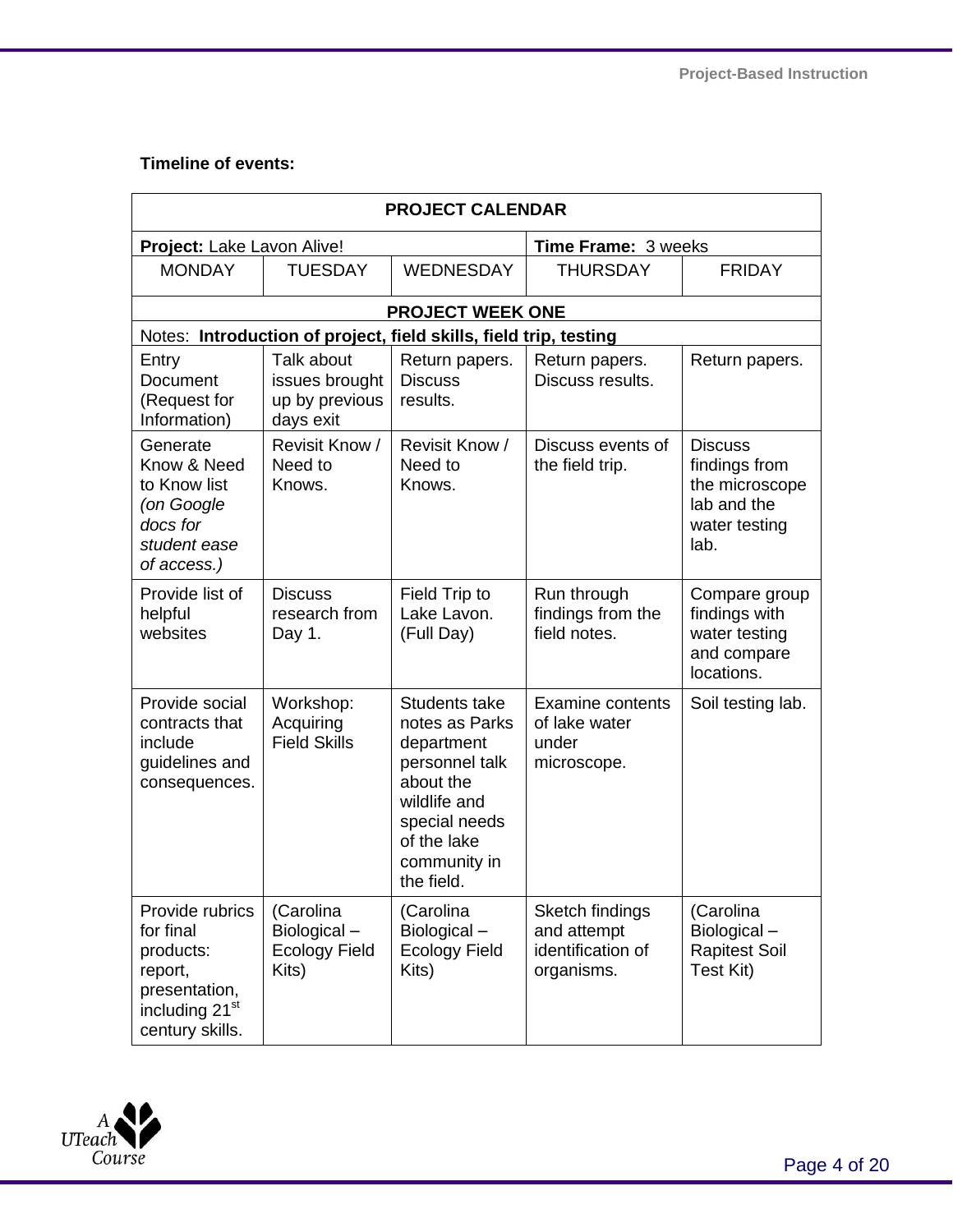| Pick up signed<br>contracts.                                                                                                  | In class<br>practice using<br>a scavenger<br>hunt.                  | <b>Review field</b><br>experience<br>checklists so<br>students can<br>stay on task.        | Water testing lab.                                                        | Exit ticket:<br>Completed<br>water and soil<br>labs. |
|-------------------------------------------------------------------------------------------------------------------------------|---------------------------------------------------------------------|--------------------------------------------------------------------------------------------|---------------------------------------------------------------------------|------------------------------------------------------|
| Allow groups<br>to self-assign<br>topic choices                                                                               | Exit ticket:<br>Turn in<br>completed<br>scavenger<br>hunt exercise. | Collect water<br>and soil<br>samples.                                                      | (Carolina<br>Biological - Water<br><b>Quality Test Kit)</b>               |                                                      |
| Students will<br>brain storm<br>ways to<br>conduct<br>research.                                                               |                                                                     | Map locations<br>where samples<br>were taken.                                              | Exit ticket:<br>Completed<br>microscope lab<br>and water test<br>results. |                                                      |
| Conduct initial<br>computer<br>research                                                                                       |                                                                     | Take pictures<br>and make<br>drawings of the<br>area.                                      |                                                                           |                                                      |
| Assist students<br>by posing<br>questions,<br>keeping<br>students on<br>task, and<br>providing<br>support where<br>necessary. |                                                                     | Turn in all<br>samples along<br>with field<br>experience<br>checklists and<br>field notes. |                                                                           |                                                      |
| Exit ticket: 3 x<br>5 card with 3<br>relevant<br>questions<br>about project.                                                  |                                                                     |                                                                                            |                                                                           |                                                      |

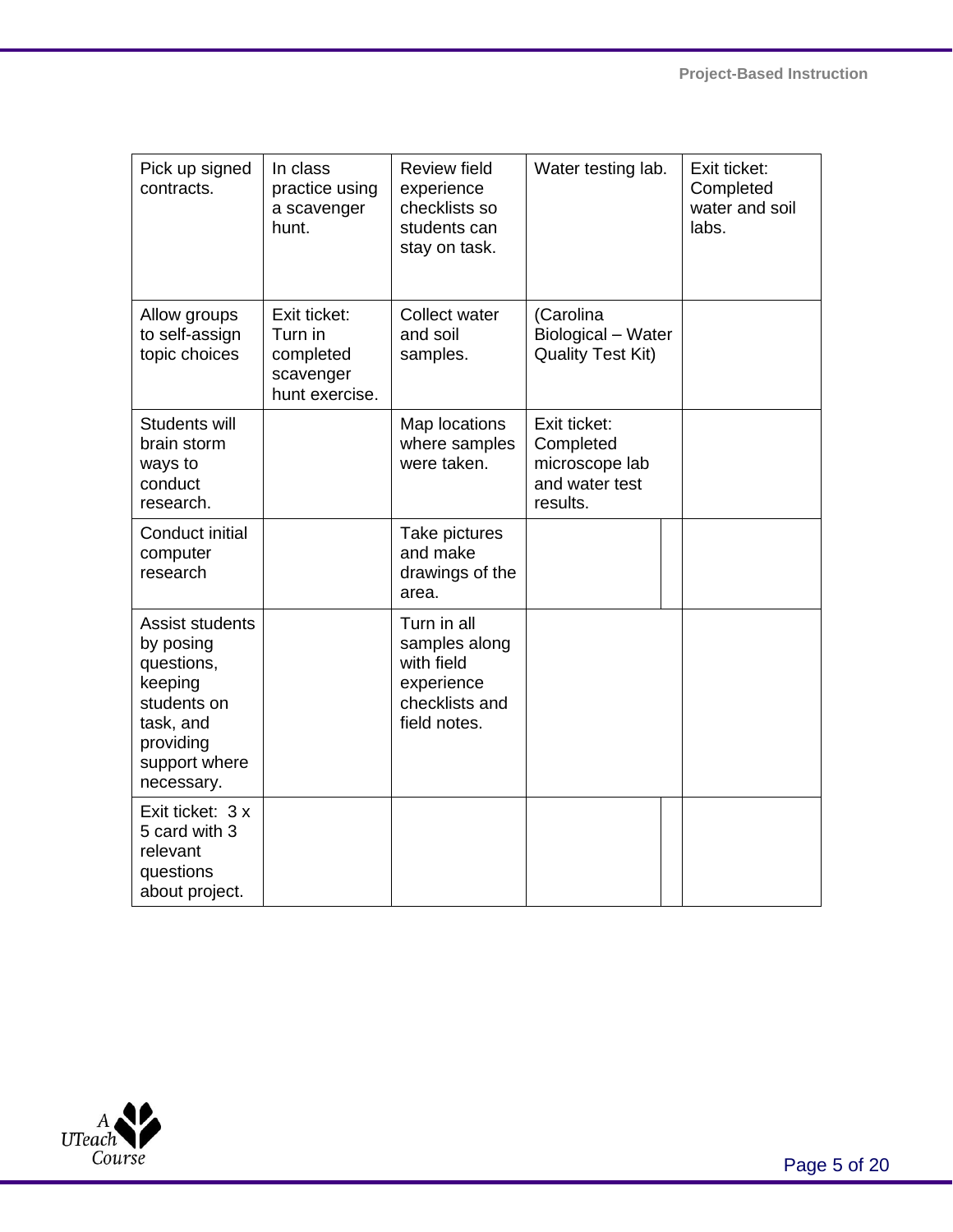| <b>PROJECT WEEK TWO</b>                                                   |                                                                                                                                                                                        |                                                       |                                                  |                                                                                                                                                      |  |  |  |
|---------------------------------------------------------------------------|----------------------------------------------------------------------------------------------------------------------------------------------------------------------------------------|-------------------------------------------------------|--------------------------------------------------|------------------------------------------------------------------------------------------------------------------------------------------------------|--|--|--|
| <b>MONDAY</b>                                                             | <b>TUESDAY</b>                                                                                                                                                                         | <b>WEDNESDAY</b>                                      | <b>THURSDAY</b>                                  | <b>FRIDAY</b>                                                                                                                                        |  |  |  |
|                                                                           | Notes: Workshops, field trip, testing, discussions                                                                                                                                     |                                                       |                                                  |                                                                                                                                                      |  |  |  |
| Summative<br>assessment:<br>Quiz: Water<br>lab                            | Summative<br>assessment:<br>Quiz: Soil lab                                                                                                                                             | <b>Discuss</b><br>questions<br>about previous<br>day. | Return papers.                                   | Return papers.                                                                                                                                       |  |  |  |
| Return papers                                                             | <b>Discuss</b><br>questions<br>about<br>previous day.                                                                                                                                  | Revisit Know /<br>Need to<br>Knows.                   | Revisit Know /<br>Need to Knows.                 | Group<br>discussions:<br>Work on<br>projects:<br>computer<br>research,<br>putting results<br>from labs<br>together, begin<br>assembling<br>projects. |  |  |  |
| Revisit Know /<br>Need to<br>Knows.                                       | Whole class<br>workshop:<br>What<br>organisms are<br>in the lake<br>community<br>and how do<br>changes in<br>water level<br>and<br>contaminant<br>load affect<br>those<br>populations? | Field Trip (Half<br>day)                              | Discuss events of<br>the field trip.             | Whole class<br>discussion:<br>review rubrics,<br>review data,<br>review<br>concepts.                                                                 |  |  |  |
| Whole class<br>workshop:<br>How do<br>contaminants<br>get in the<br>lake? | Exit ticket: 3 x<br>5 card with 3<br>relevant<br>questions<br>about<br>workshop.                                                                                                       | Collect water<br>and soil<br>samples.                 | Run through<br>findings from the<br>field notes. | Workday: By<br>end of day<br>should have<br>rough data<br>graphs and<br>charts                                                                       |  |  |  |

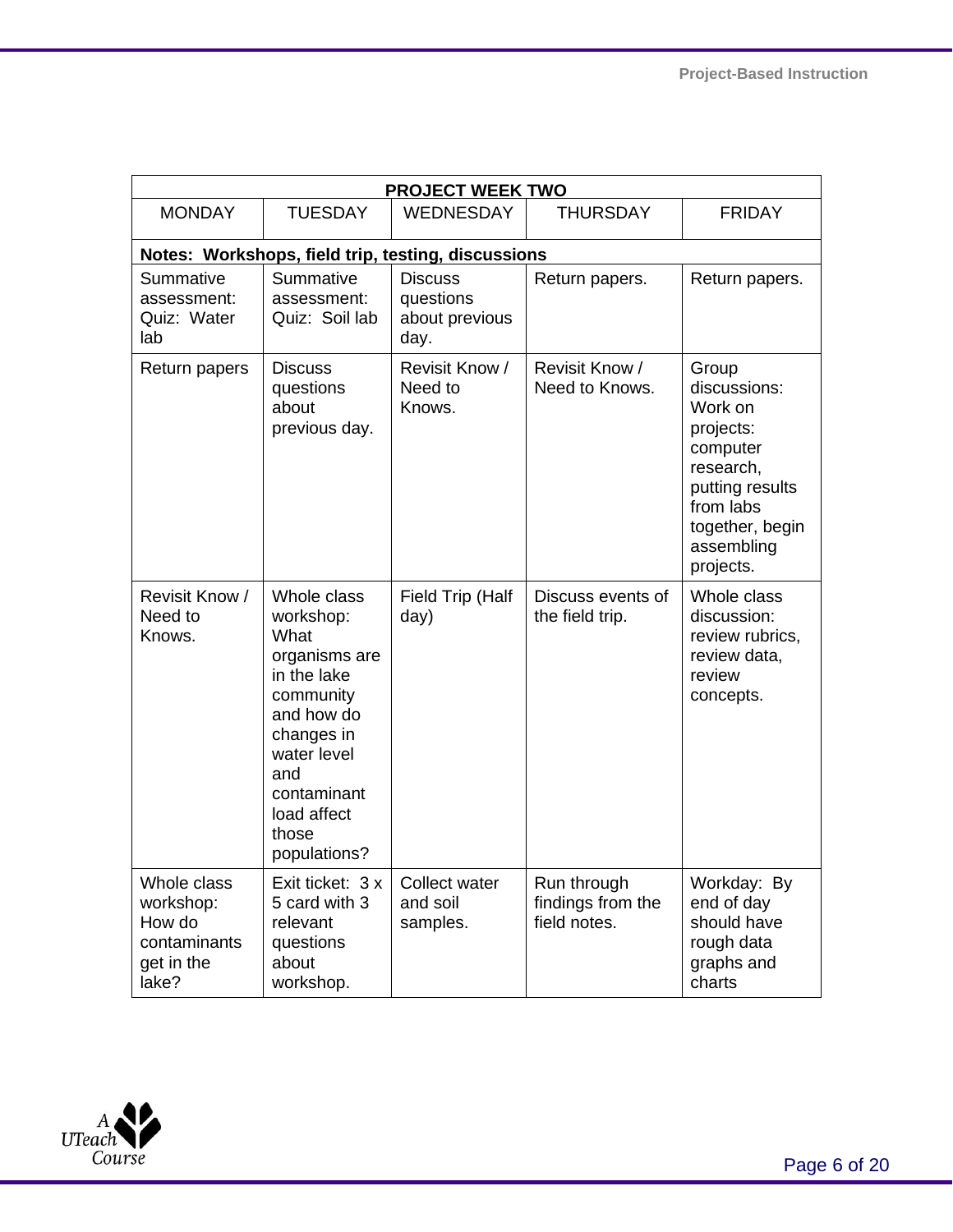| Exit ticket: 3 x<br>5 card with 3<br>relevant<br>questions<br>about<br>workshop. | Use map<br>locations<br>where samples<br>were taken<br>during the first<br>field trip.     | Water testing lab.                                                  | If time<br>remaining, use<br>this time for<br>further<br>computer<br>research or<br>planning final<br>product. |
|----------------------------------------------------------------------------------|--------------------------------------------------------------------------------------------|---------------------------------------------------------------------|----------------------------------------------------------------------------------------------------------------|
|                                                                                  | Take pictures<br>and make<br>drawings of the<br>area.                                      | (Carolina<br>Biological - Water<br><b>Quality Test Kit)</b>         | Reminder>>><br>Reports due in<br>7 days!                                                                       |
|                                                                                  | Take samples<br>of vegetation,<br>insects, and<br>trash found.                             | Soil testing lab.                                                   |                                                                                                                |
|                                                                                  | Turn in all<br>samples along<br>with field<br>experience<br>checklists and<br>field notes. | (Carolina<br>Biological-<br><b>Rapitest Soil Test</b><br>Kit)       |                                                                                                                |
|                                                                                  |                                                                                            | Exit ticket:<br>Completed<br>comparative<br>water and soil<br>labs. |                                                                                                                |
|                                                                                  | Take samples<br>of vegetation,<br>insects, and<br>trash found.                             |                                                                     |                                                                                                                |
|                                                                                  | Turn in all<br>samples along<br>with field<br>experience<br>checklists and<br>field notes. |                                                                     |                                                                                                                |

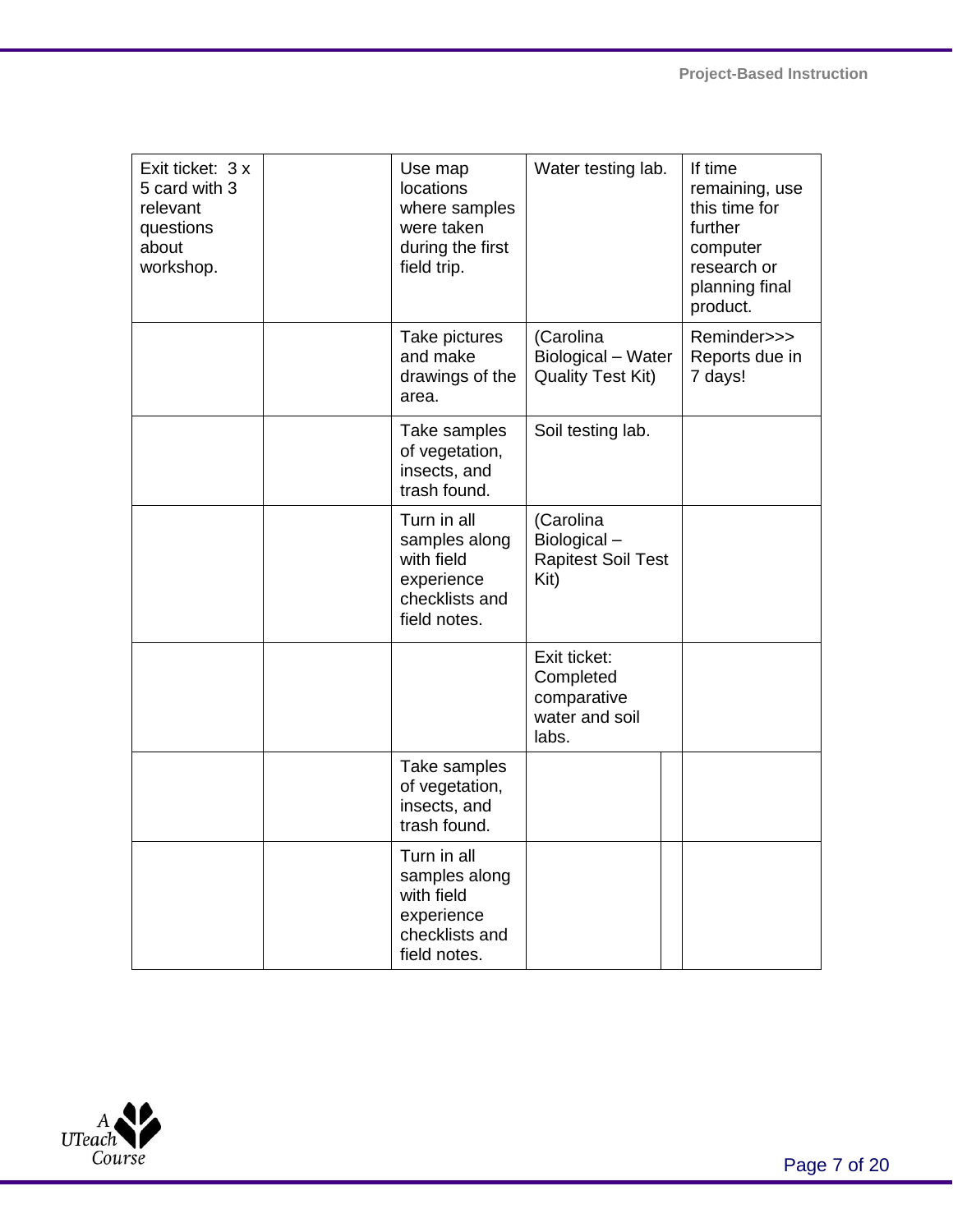| <b>PROJECT WEEK THREE</b>                                                                                                                            |                                                                                             |                                                                                                                                   |                                                                                                                                       |                                                                                                                                                                              |  |  |
|------------------------------------------------------------------------------------------------------------------------------------------------------|---------------------------------------------------------------------------------------------|-----------------------------------------------------------------------------------------------------------------------------------|---------------------------------------------------------------------------------------------------------------------------------------|------------------------------------------------------------------------------------------------------------------------------------------------------------------------------|--|--|
| <b>MONDAY</b>                                                                                                                                        | <b>TUESDAY</b>                                                                              | <b>WEDNESDAY</b>                                                                                                                  | <b>THURSDAY</b>                                                                                                                       | <b>FRIDAY</b>                                                                                                                                                                |  |  |
|                                                                                                                                                      | Notes: Workdays, Presentations, Unit Exam                                                   |                                                                                                                                   |                                                                                                                                       |                                                                                                                                                                              |  |  |
| Progress<br>checks.                                                                                                                                  | Return<br>outlines,<br>graphs and<br>charts with<br>feedback.<br><b>Discuss</b><br>results. | Progress<br>checks.                                                                                                               | Peer review:<br>Groups present<br>findings to the<br>whole class for<br>practice.<br>Students will fill<br>out a peer review<br>form. | Presentations:                                                                                                                                                               |  |  |
| Revisit Know /<br>Need to<br>Knows.                                                                                                                  | Progress<br>checks.                                                                         | Workday: By<br>end of day will<br>have final<br>product<br>complete and<br>complete at<br>least one<br>presentation<br>rehearsal. | The teacher will<br>provide written<br>feedback for<br>individual groups."                                                            | Wylie Mayor,<br><b>City Council</b><br>members,<br>Parks<br>department<br>representatives,<br>and community<br>leaders panel to<br>jury the projects<br>in the<br>classroom. |  |  |
| Address any<br>questions to<br>clear list or<br>redirect<br>students to<br>where they<br>can find the<br>answers on<br>their own.                    | Workday:<br>Work on final<br>projects.                                                      | Submit rough<br>draft of report<br>in class.                                                                                      | Submit<br>presentations<br>electronically by 9<br>pm.                                                                                 | Discussions to<br>close project.<br>Kudos!                                                                                                                                   |  |  |
| Workday: By<br>end of day<br>should have<br>data graphs<br>and charts to<br>be<br>incorporated<br>into<br>presentation,<br>presentation<br>outlines. | Small group<br>workshop:<br>Interpreting<br>results.                                        |                                                                                                                                   |                                                                                                                                       | Submit reports<br>electronically by<br>9 pm                                                                                                                                  |  |  |

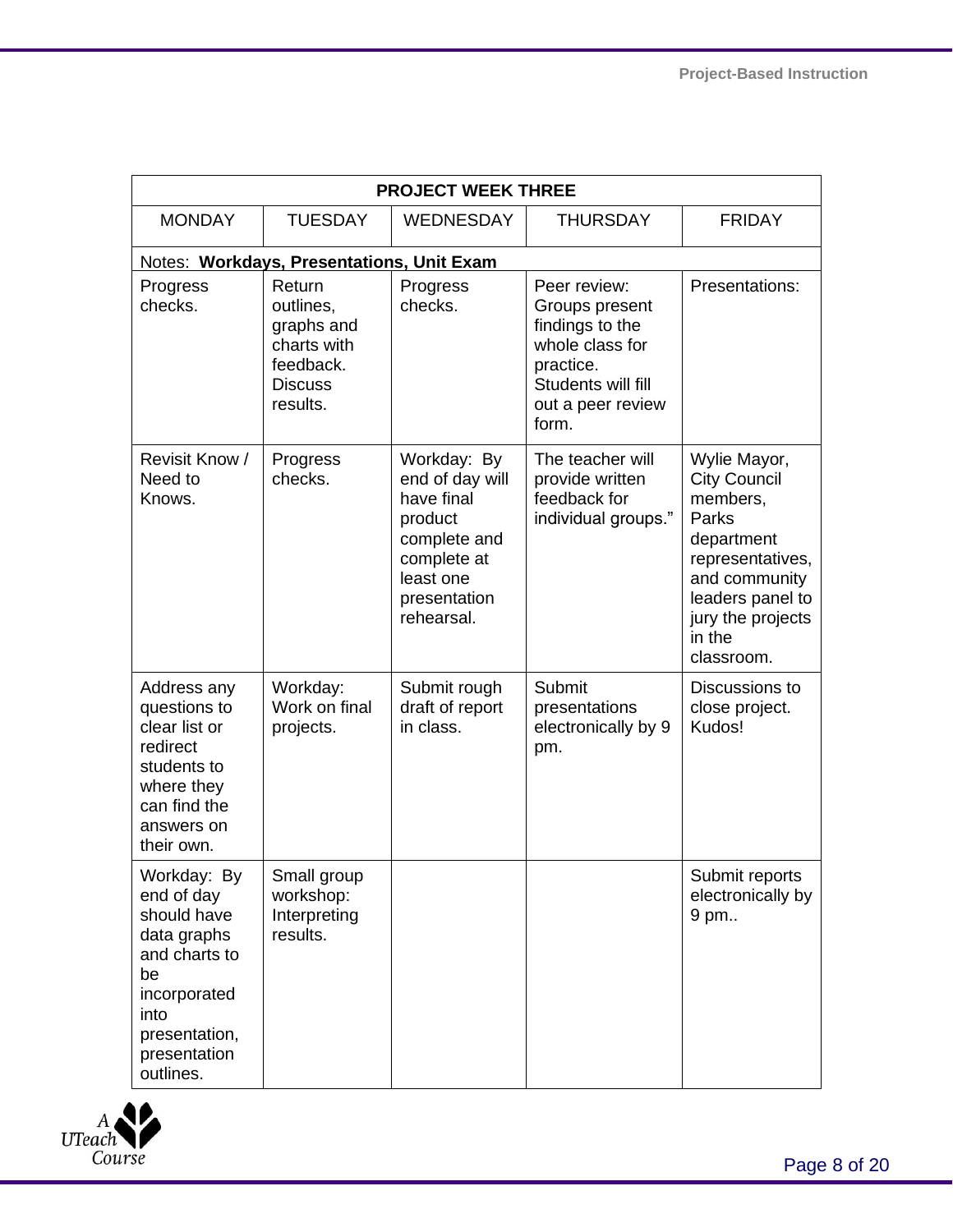| Small group<br>workshop:<br>Graphing with<br>Excel.                                        | .Formative<br>assessment:<br>check each<br>groups work<br>for progress.<br>Should have<br>most of the<br>project<br>complete. |  |  |
|--------------------------------------------------------------------------------------------|-------------------------------------------------------------------------------------------------------------------------------|--|--|
| Exit ticket:<br>Completed<br>graphs and<br>data charts,<br>and<br>presentation<br>outline. |                                                                                                                               |  |  |

# **Evaluation:**

A variety of assessments will be used to document each student's progress:

| <b>Artifact</b>                                                                             | <b>Assessment</b>                                                                                                                                                                                                                                             |
|---------------------------------------------------------------------------------------------|---------------------------------------------------------------------------------------------------------------------------------------------------------------------------------------------------------------------------------------------------------------|
| Copy of K/NTKs, social contract, and 3 x 5 card<br>with 3 relevant questions about project. | Formative assessment: Looking for prior<br>knowledge and thought process of what<br>students think they need to know. Three<br>relevant questions should reflect some initial<br>research, any unclear items from the entry doc,<br>and/or project specifics. |
| Scavenger hunt exercise.                                                                    | Formative assessment: Key point is the ability<br>to apply field skills in the lab before using them<br>in the field. This is a preparation to be more<br>efficient during the field trip.                                                                    |
| Field experience checklists to be answered on<br>field trip and all field notes.            | Formative assessment: Ensure students are<br>focusing on important issues in ecology, such<br>as, "why is this part of the lake so oily?"                                                                                                                     |
| Microscope lab and water test results.                                                      | Formative assessment: Check for<br>understanding of presence of different types of<br>organisms and chemicals in lake water.                                                                                                                                  |
| Completed water and soil labs.                                                              | Formative assessment: Check to see that<br>students have an understanding about results.                                                                                                                                                                      |
| Water lab quiz.                                                                             | Summative assessment: Check for<br>misconceptions about water quality.                                                                                                                                                                                        |

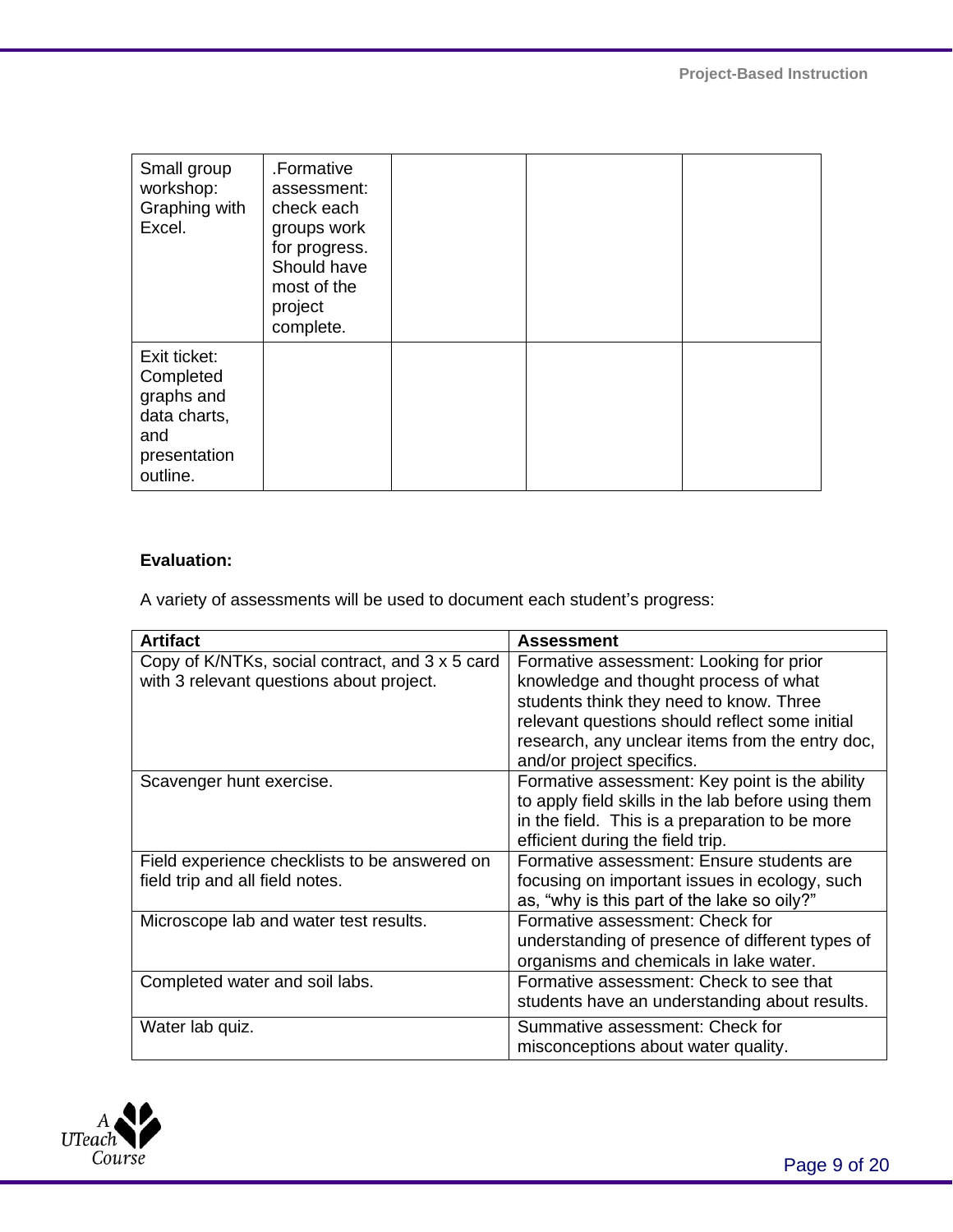| 3 x 5 card with 3 relevant questions about<br>workshop/project. | Formative assessment: Check for<br>understanding and misconceptions.                                                                                                                                                                               |
|-----------------------------------------------------------------|----------------------------------------------------------------------------------------------------------------------------------------------------------------------------------------------------------------------------------------------------|
| Soil lab quiz.                                                  | Summative assessment: Check for<br>misconceptions about soil quality.                                                                                                                                                                              |
| Group and whole class discussions.                              | Formative assessment: These assessments<br>are to check for understanding and to clear any<br>misconceptions about content.                                                                                                                        |
| Completed comparative water and soil labs.                      | Formative assessment: Check for correlations<br>between first and second field trip results.                                                                                                                                                       |
| Progress checks.                                                | Formative assessment: See if students are on<br>the right track, make adjustments, make<br>suggestions, encourage creativity, and clear<br>misconceptions. Make note of any major<br>issues and address them in a workshop or<br>class discussion. |
| Graphs and data charts.                                         | Formative assessment: Check to see if<br>anyone is having problems with software use<br>and/or having problems graphing.                                                                                                                           |
| Presentation outline.                                           | Formative assessment: Check to see if any<br>content components are missing.                                                                                                                                                                       |
| Rough draft of report.                                          | Formative assessment: Opportunity to provide<br>students with feedback to make their reports<br>and presentations better.                                                                                                                          |
| Peer Review.                                                    | 21st Century Skill, assessed on Presentation<br>Rubric.                                                                                                                                                                                            |
| Presentation.                                                   | Summative assessment: See Rubric.                                                                                                                                                                                                                  |
| Unit Report.                                                    | Summative assessment: See Rubric.                                                                                                                                                                                                                  |

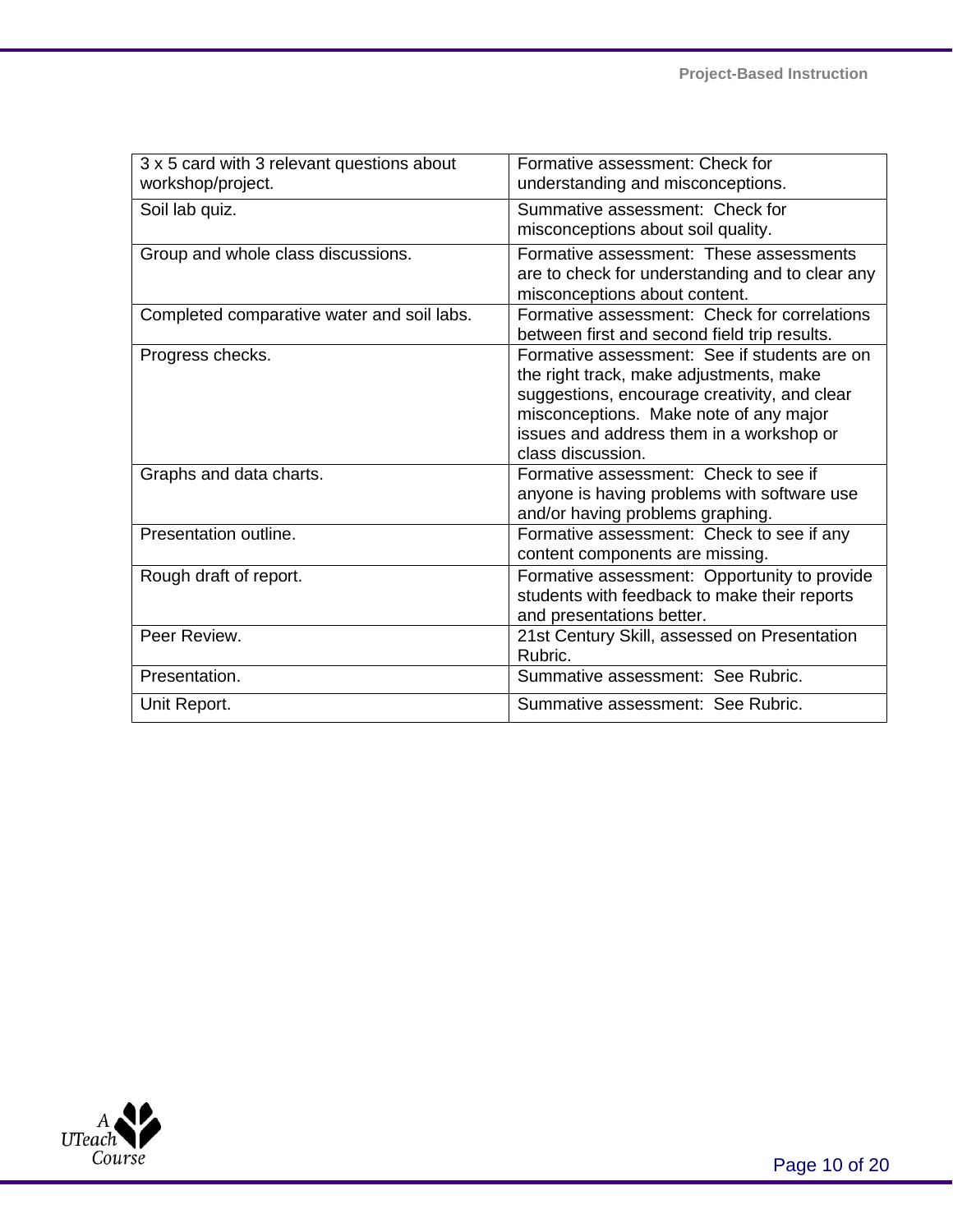| <b>Report Rubric</b> |                                                                                                                                                                                                                                                                                                                                                                                                                                                                                                                                                                                     |                                                                                                               |                                                                                                                                            |                                                                                                                                                                 |  |  |
|----------------------|-------------------------------------------------------------------------------------------------------------------------------------------------------------------------------------------------------------------------------------------------------------------------------------------------------------------------------------------------------------------------------------------------------------------------------------------------------------------------------------------------------------------------------------------------------------------------------------|---------------------------------------------------------------------------------------------------------------|--------------------------------------------------------------------------------------------------------------------------------------------|-----------------------------------------------------------------------------------------------------------------------------------------------------------------|--|--|
| <b>Criteria</b>      | 3                                                                                                                                                                                                                                                                                                                                                                                                                                                                                                                                                                                   | 2                                                                                                             |                                                                                                                                            | 0                                                                                                                                                               |  |  |
| Rough Draft          | Submitted on time, basic<br>argument is easy to determine.<br>Cites at least one source.                                                                                                                                                                                                                                                                                                                                                                                                                                                                                            | Submitted on time,<br>basic argument<br>present, but may be<br>unclear. Cites at least<br>one source.         | Submitted on<br>time, basic<br>argument not<br>present or<br>totally unclear.<br>Does not cite<br>any sources.                             | Not submitted.                                                                                                                                                  |  |  |
| Content              | Accurately explains all seven<br>content mastery concepts:<br>1. relationship between<br>organisms and the<br>environment;<br>2. describe how biodiversity<br>contributes to the sustainability<br>of an ecosystem;<br>3. analyze data to formulate<br>reasonable explanations,<br>communicate valid conclusions<br>supported by the data, and<br>predict trends;<br>4. cycling of matter within living<br>systems;<br>5. flow of energy through living<br>systems;<br>6. graphs of data and data<br>charts; and,<br>7. includes suggestions for<br>mitigation that are reasonable. | Explains up to five<br>content mastery<br>concepts accurately.                                                | Explains up to<br>three content<br>mastery<br>concepts<br>accurately.                                                                      | Does not<br>explain any of<br>the<br>information<br>required for a<br>accurately.                                                                               |  |  |
| Format               | Meets length requirements, no<br>formatting errors, and has no<br>grammatical/spelling errors.                                                                                                                                                                                                                                                                                                                                                                                                                                                                                      | Meets length<br>requirement. Few<br>spelling or grammar<br>errors, which may<br>detract from the<br>argument. | Meets length<br>requirement.<br>Many spelling<br>or grammar<br>errors which<br>detract from<br>the<br>effectiveness<br>of the<br>argument. | Does not<br>meet length<br>requirement,<br>large amount<br>of spelling,<br>grammar,<br>and/or<br>formatting<br>errors which<br>make the<br>paper<br>unreadable. |  |  |

The assessments for the final projects will be evaluated according to the following rubrics:

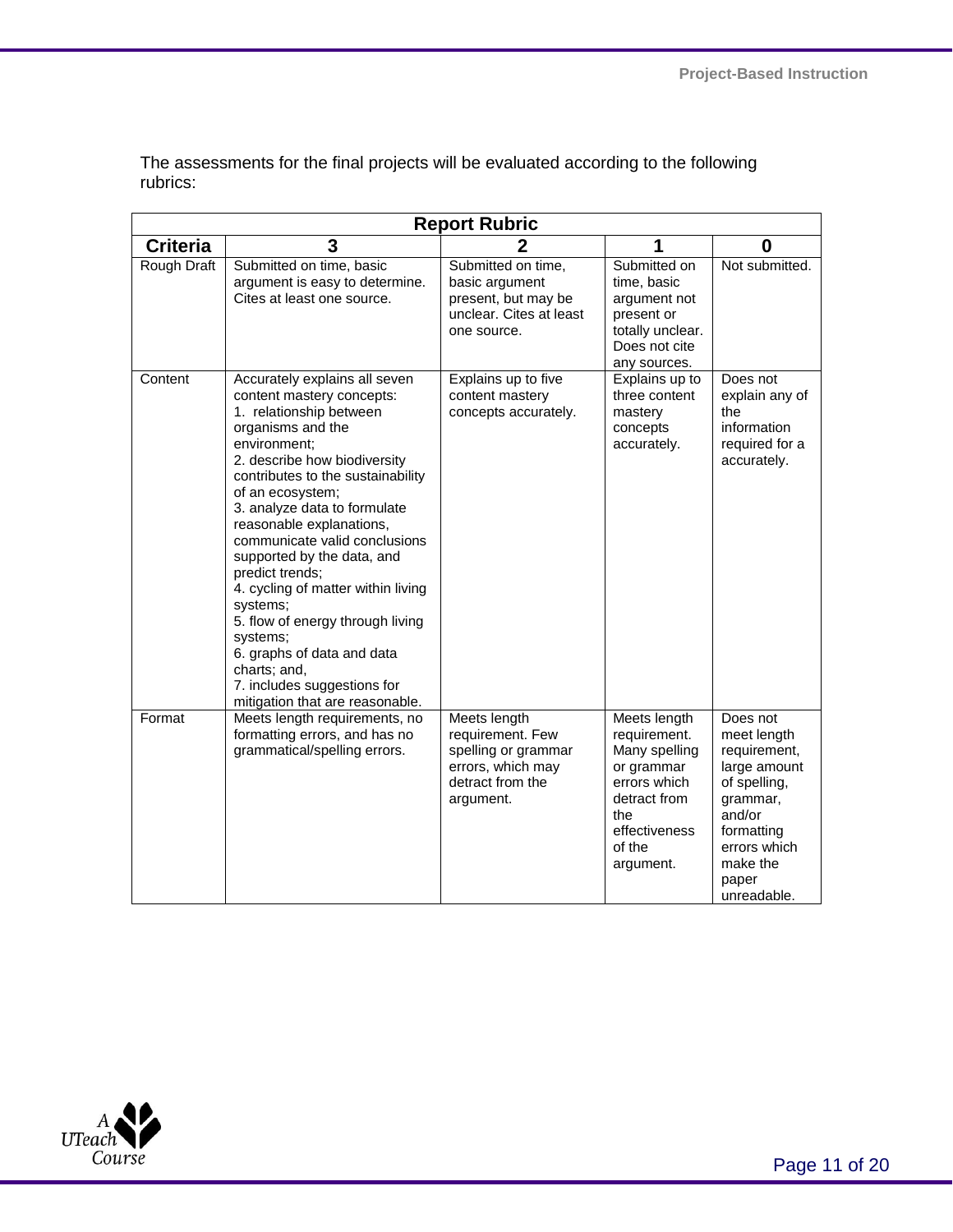| <b>Presentation Rubric</b>                       |                                                                                                                                                                           |                                                                                                                                                                   |                                                                                                                                                         |  |  |  |
|--------------------------------------------------|---------------------------------------------------------------------------------------------------------------------------------------------------------------------------|-------------------------------------------------------------------------------------------------------------------------------------------------------------------|---------------------------------------------------------------------------------------------------------------------------------------------------------|--|--|--|
| <b>Criteria</b>                                  | $\mathbf{2}$                                                                                                                                                              |                                                                                                                                                                   | 0                                                                                                                                                       |  |  |  |
| Content                                          | Shows a full understanding<br>of the topic. Explains how<br>humans impact the lake<br>environment and provides<br>suggestions for minimizing<br>effects on the ecosystem. | Shows a partial<br>understanding of the topic.<br>Explains the concepts but<br>fails to provide reasonable<br>mitigation suggestions.                             | Does not seem to<br>understand the topic very<br>well. Does not present<br>factual information.                                                         |  |  |  |
| Organization                                     | Presentation is well<br>organized. Organization<br>enhances the content.                                                                                                  | Presentation is organized.                                                                                                                                        | Organization detracts from<br>information presented.                                                                                                    |  |  |  |
| Delivery                                         | Presentation appears well<br>rehearsed. Consistently<br>maintains good eye<br>contact, and uses<br>appropriate volume, pitch,<br>and vocabulary to convey<br>information. | Presentation appears<br>rehearsed. Sometimes<br>maintains good eye<br>contact, and uses<br>appropriate volume, pitch,<br>and vocabulary to convey<br>information. | Does not appear to have<br>rehearsed, poor or no eye<br>contact, fails to use<br>appropriate volume, pitch,<br>and vocabulary to convey<br>information. |  |  |  |
| <b>Visual Aids</b>                               | Visual aids support the<br>information presented.                                                                                                                         | Visual aids not used, or<br>offer minimal support for<br>ideas presented.                                                                                         | Visual aids actively distract<br>from the information<br>presented.                                                                                     |  |  |  |
| Peer Review<br>(21 <sup>st</sup> Century Skill)r | Student completed peer<br>review on all other<br>presenting groups.                                                                                                       | Student completed peer<br>review on some of the<br>other presenting groups.                                                                                       | Student did not complete<br>peer review on any other<br>presenting groups.                                                                              |  |  |  |

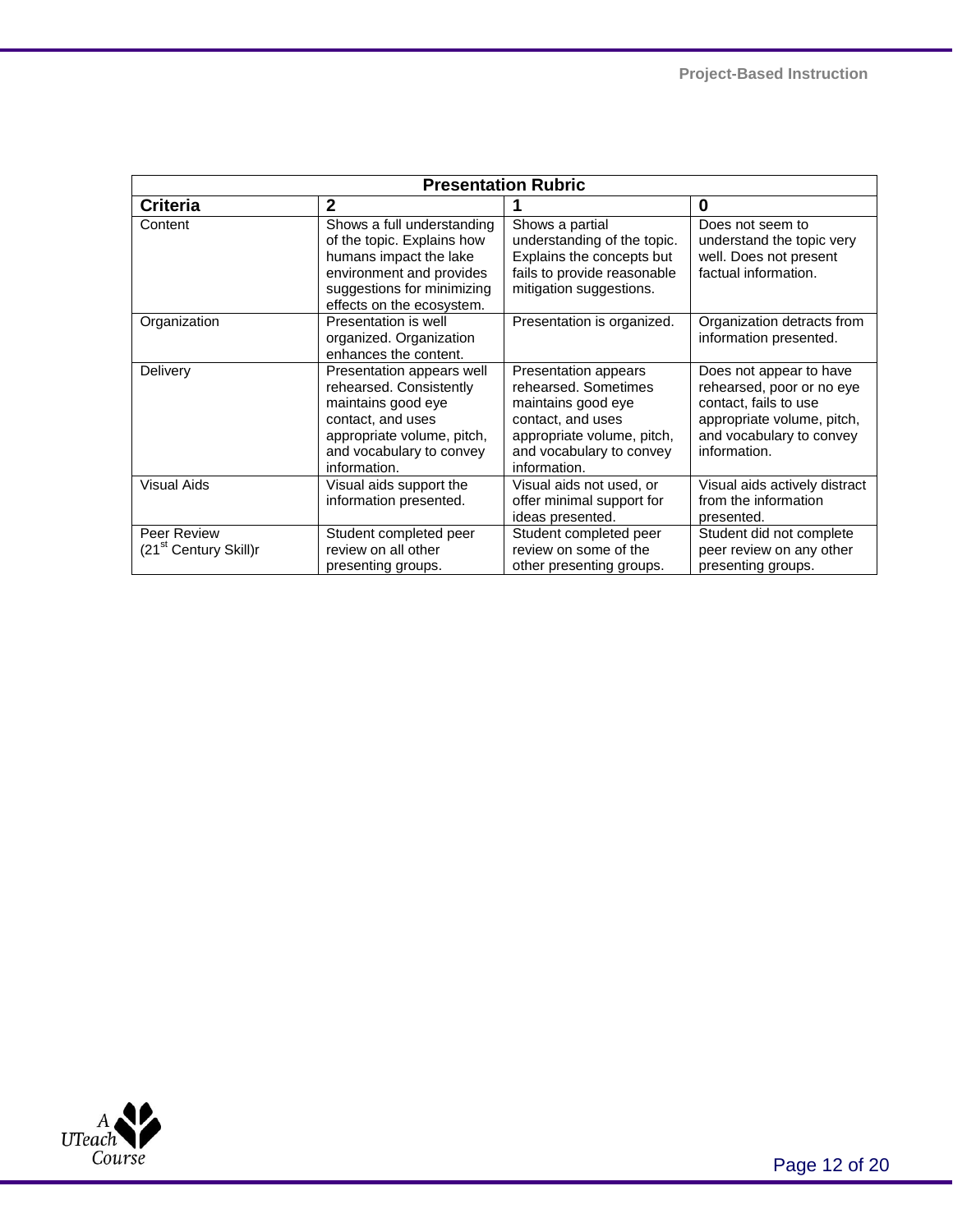### **Budget:**

This budget was developed to provide students with the tools necessary for completion of this project. For eighty students (four classes, each with twenty students), sixteen groups of five students each will work together on the field investigations, collecting samples in the field, gathering data, and developing presentations. Students will be using all materials for this purpose. Using real scientific equipment that would otherwise be unavailable to them is unique, creates a sense of reality that they could do this sort of thing as a career in the future and create a new spark of creative inquiry leading to students' personal research and investigation outside of the classroom and outside of the school. The school district will provide transportation and security to and from Lake Lavon for both days in the field. McMillan Junior High's Parent Teacher Association will provide parent volunteers to help manage students. An aide to assist any students with challenges will be provided by the district.

| <b>From Carolina Biological</b>        |                                      |                    |              |       |        |    |                   |
|----------------------------------------|--------------------------------------|--------------------|--------------|-------|--------|----|-------------------|
| Item                                   | Purpose                              | <b>Item Number</b> | Quantity     | Price |        |    | <b>Item Total</b> |
|                                        | Provides students with the tools     |                    |              |       |        |    |                   |
|                                        | necessary for collection of          |                    |              |       |        |    |                   |
| <b>Ecology Field Kit</b>               | specimens.                           | 652000             | 16           | \$    | 999.95 | \$ | 15,999.20         |
|                                        | Contains chemicals for students to   |                    |              |       |        |    |                   |
| <b>Water Quality Test Kit</b>          | run Water quality tests.             | 652712             | 16           | \$    | 44.25  | \$ | 708.00            |
|                                        | Contains chemicals for students to   |                    |              |       |        |    |                   |
| Rapitest Soil Test Kit                 | run Soil tests.                      | 665404A            | 16           | \$    | 21.50  | \$ | 344.00            |
|                                        | Replacement chemicals for sutdents   |                    |              |       |        |    |                   |
| Rapitest Soil Test Replacement Kit     | to run their own tests.              | 665404             | 8            | \$    | 14.25  | \$ | 114.00            |
| Nitrile Disposable Gloves, Small, Box  |                                      |                    |              |       |        |    |                   |
| 100                                    | Necessary for field work and safety. | 706335             | 4            | \$    | 17.95  | \$ | 71.80             |
| Nitrile Disposable Gloves, Medium,     |                                      |                    |              |       |        |    |                   |
| <b>Box 100</b>                         | Necessary for field work and safety. | 706336             | 4            | \$    | 17.95  | \$ | 71.80             |
| Nitrile Disposable Gloves, Large, Box  |                                      |                    |              |       |        |    |                   |
| 100                                    | Necessary for field work and safety. | 706337             | 4            | \$    | 17.95  | \$ | 71.80             |
|                                        |                                      |                    |              |       |        |    |                   |
| Deluxe OSHA-Compliant First Aid Kit    | Necessary for field work and safety. | 646514             | $\mathbf{1}$ | \$    | 56.20  | \$ | 56.20             |
|                                        | Class set of microscopes necessary   |                    |              |       |        |    |                   |
| Walter LTM Series Compound             | for students to view organisms in    |                    |              |       |        |    |                   |
| Microscope                             | lake water.                          | 593007             | 15           | \$    | 359.00 | \$ | 5,385.00          |
| Microscope Slides, Student-Grade,      | Necessary for students to prepare    |                    |              |       |        |    |                   |
| Frosted, Single End, Box               | samples for viewing.                 | 632956             | 3            | \$    | 10.15  | \$ | 30.45             |
| Coverslips, Student-Quality, Glass, 18 | Necessary for students to prepare    |                    |              |       |        |    |                   |
| x 18 mm, Box 100                       | samples for viewing.                 | 632960             | 3            | \$    | 3.95   | \$ | 11.85             |
|                                        |                                      |                    |              |       |        |    |                   |
|                                        | <b>From Office Depot</b>             |                    |              |       |        |    |                   |
|                                        | experiences, notes, drawings, data   |                    |              |       |        |    |                   |
|                                        | charts, graphs, questions, and       |                    |              |       |        |    |                   |
| Office Depot Brand Marble Quad         | research all in one project notebook |                    |              |       |        |    |                   |
| Composition Book, Quadrille Ruled      | per student.                         | 320155             | 80           | \$    | 2.99   | \$ | 239.20            |
|                                        |                                      |                    |              |       |        |    |                   |
| Grand Total \$                         |                                      |                    |              |       |        |    | 23,103.30         |

**My goal for my students is to gain insight into the problems of human impact on an ecosystem and take responsibility to minimize that impact. Tying this project to our local Lake Lavon environment has the potential to change not only our school's perception of our place in our local city, but as global stewards of our limited and precious resources that is offered though our diverse lake populations. These are skills and ideals that will** 

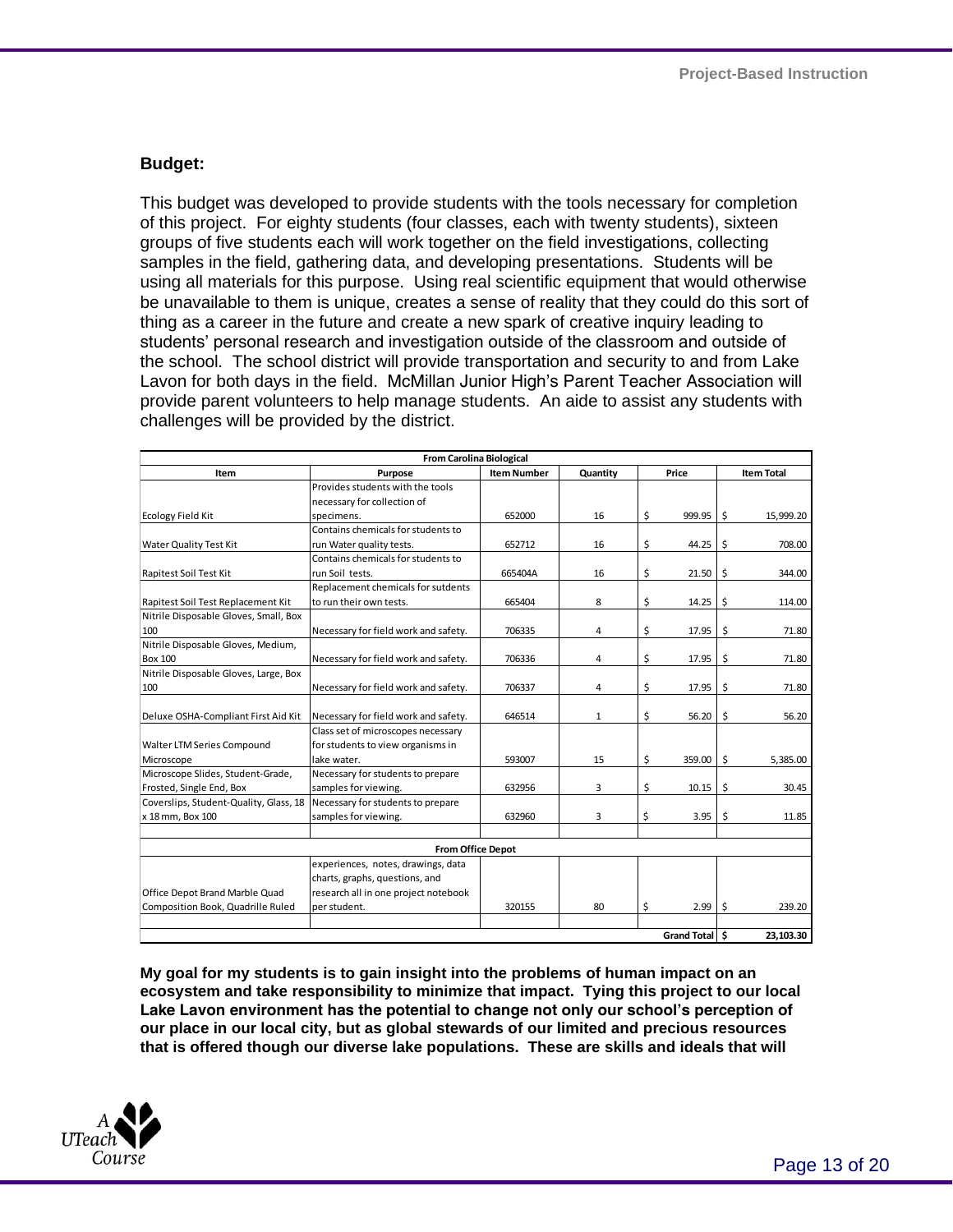**carry these children into adulthood and parenthood to be passed on to the next generation. Please help us make a difference in our global community and here at home.**

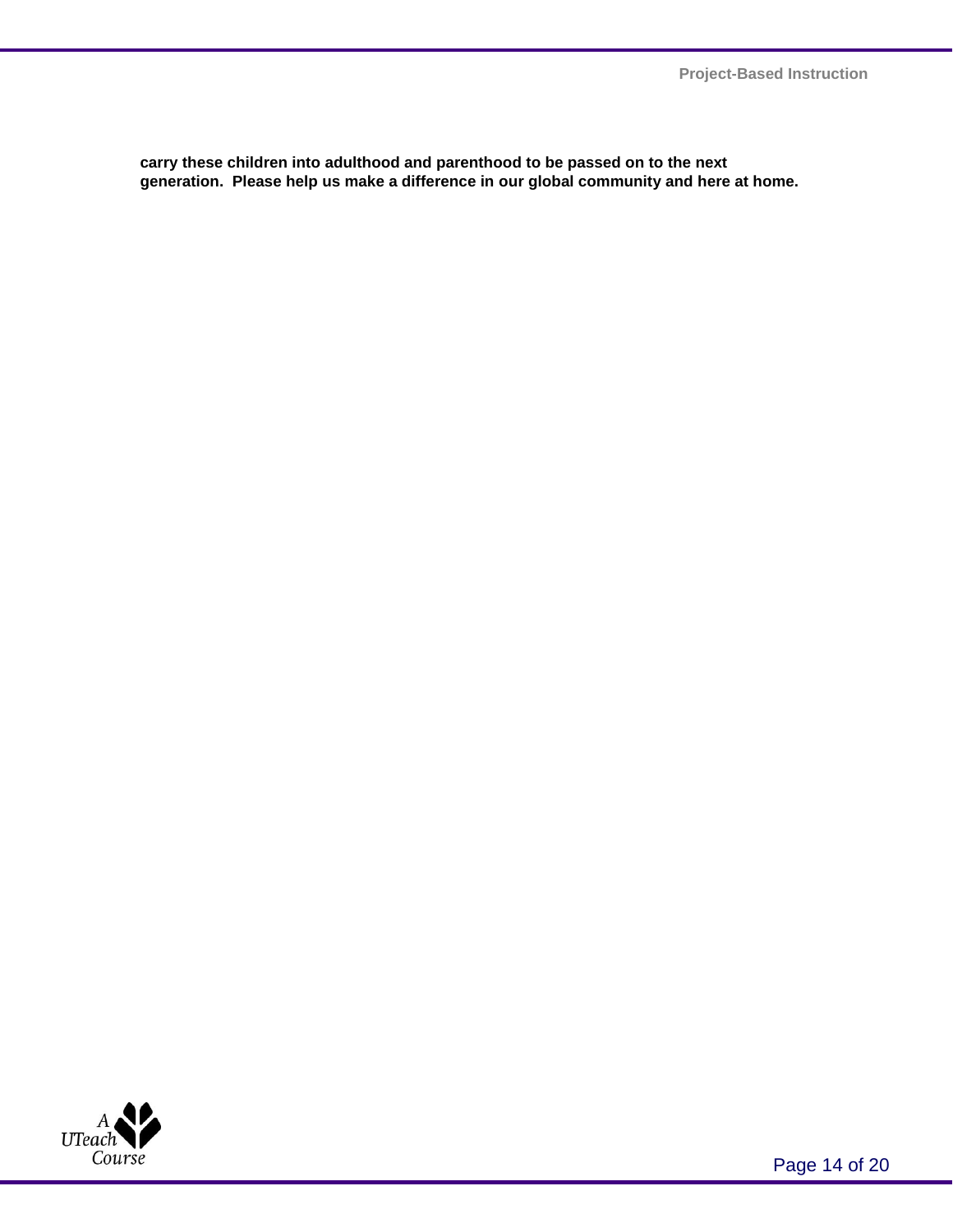#### **CV (Curriculum Vitae) for Tanja Smith**

#### **TEACHING EXPERIENCES**

Spring 2013 Berkner High School STEM Academy - Richardson, TX, - My fourth student teaching assignment was with Ms. Martin's senior Engineering class. My partner and I taught a three day project based instruction lesson on bioengineering a bionic eye for a pirate.

Fall 2011 Berkner High School - Richardson, TX, - My third student teaching assignment was with Ms. John's ninth grade Biology class. My partner and I taught lessons on the animal immune defense systems and flow of matter and energy.

Spring 2011 Richardson North Junior High - Richardson, TX. - My second student teaching assignment was with Ms. seventh grade Biology class. This is the class that really made me excited to teach. My partner and I taught lessons about behavioral adaptations, genetic adaptations, and homeostasis.

Fall 2010 Yale Elementary - Richardson, TX. - My first student teaching assignment was with Ms. fifth grade science class. This was a wonderful experience where my partner and I taught the students about weathering, food chains, and animal resources.

#### **VOLUNTEER TEACHING EXPERIENCES**

Throughout my pursuit of a degree from UT Dallas, I have been involved with different organizations to teach young people. Hands-on inquiry workshops though various events held by Earth Day Dallas, Sally Ride Festival, WIP Physics Camps for Girls, Girl Scouts, WeTeach, and Women in Science Alliance have all afforded me some great oneon-one time teaching students of all abilities and backgrounds about the exciting field of science. These opportunities have not only enriched my education at UT Dallas, but made an impact of our community.

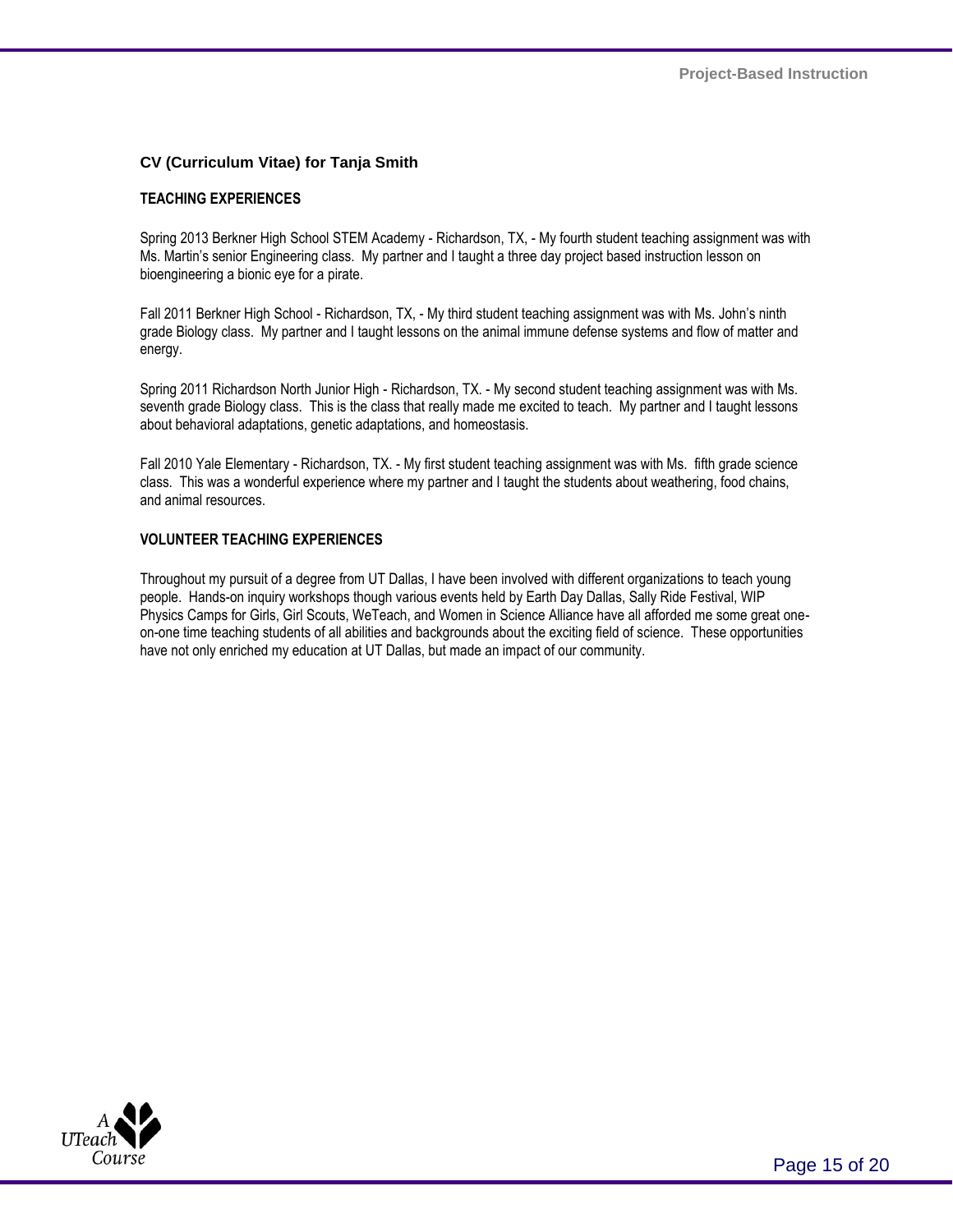#### **Appendix:**

**3 Ecology Field Kit:** 



Ecology Field Kit includes:

Bottom-Sampling Dredge Sounding Lead and Calibrated Line 3-gal Collecting Bucket 5-gal Collecting Bucket Collecting Tray and Equipment Dip Net Forel-Ule Color Scale Plankton Net Sand/Mud Sieve Secchi Disk 4 x 20" Seine Water-Sampling Bottle Water Thermometer

**<sup>3</sup>Water Quality Test Kit:**



Water Quality Test Kit includes the following tests:

- 2 Iron
- 2 Copper
- 2 Chloride
- 2 Nitrate/Nitrate Nitrogen
- 2 Total Chlorine
- 2 Free Chlorine
- 2 Total Hardness
- 2 Sulfate
- 2 pH
- 2 Total Alkalinity
- 2 Hydrogen Sulfide
- 1 Pesticide
- 1 Lead
- 1 Bacteria

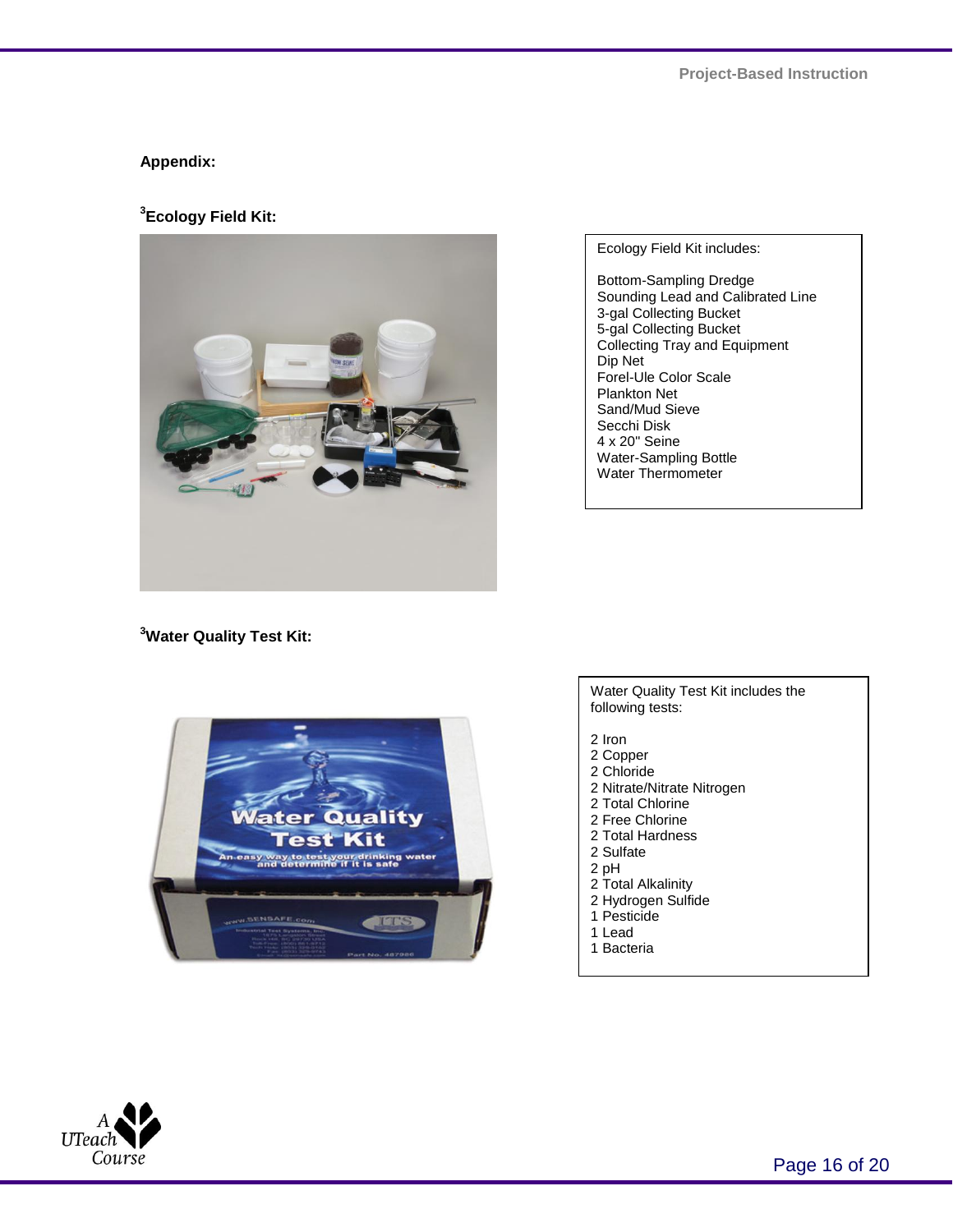**<sup>3</sup>Rapitest Soil Test Replacement Kit: Image is unavailable.** 

RapiTest Soil Test Replacement Kit contains materials for 40 tests: 10 tests each for pH, nitrogen, phosphorus, and potash.

**<sup>3</sup>Rapitest Soil Test Kit:** 



RapiTest Soil Test Kit contains materials for 40 tests: 10 tests each for pH, nitrogen, phosphorus, and potash. Instructions included.

## **<sup>3</sup>Nitrile Disposable Gloves:**



100% nitrile gloves contain no natural rubber proteins—the ideal solution for individuals allergic to natural rubber latex. Ambidextrous, beaded cuff, 5- to 6 mil thickness. Powder-free.

**<sup>4</sup>Office Depot® Brand Marble Quad Composition Book, 7 1/2" x 9 3/4", Quadrille Ruled, 100 Sheets, Black/White** 



Features a class program on the inside front cover and mathematical information on the inside back cover. A durable, high-quality back-to-school journal! Quad-ruled white paper. Durable books are thread sewn and tape bound.



Page 17 of 20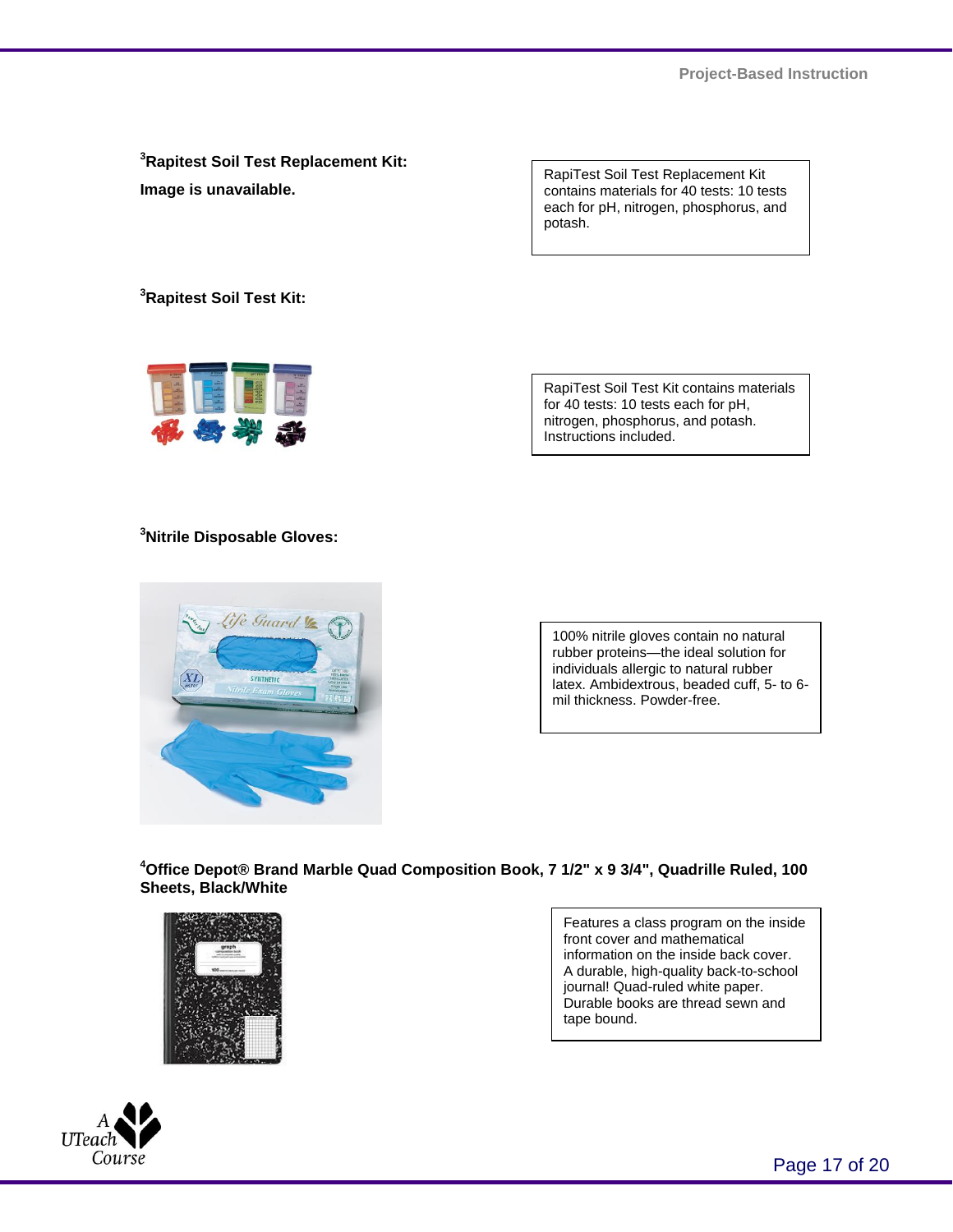**<sup>3</sup>Deluxe OSHA-Compliant First Aid Kit:**



A 196-piece comprehensive first aid kit designed for a group of 50 people. Contains 20 important first aid products, including top-quality bandages, gauze pads, compresses, eye care products, ointment, wipes, tape, scissors, tweezers, and a 6-piece CPR pack. Packaged in a durable transport case that can be easily wall-mounted in the classroom or carried along on field trips. Kit exceeds federal OSHA requirement 1910.151 and is endorsed by the American Medical Association.

**<sup>3</sup>Microscope Slides, Student-Grade, Frosted, Single End, Box 72**



A good quality, economical microscope slide made of clear, noncorrosive glass with ground edges. Frosted, Single End. Size, 3 x 1"; thickness, 1.0 to 1.2 mm. These slides have not been precleaned. Packaged in boxes of 72 slides.

**<sup>3</sup>Coverslips, Student-Quality, Glass, 18 x 18 mm, Box 100** 



Made of noncorrosive glass in 2 of our most popular sizes. Packaged in boxes of 100.



Page 18 of 20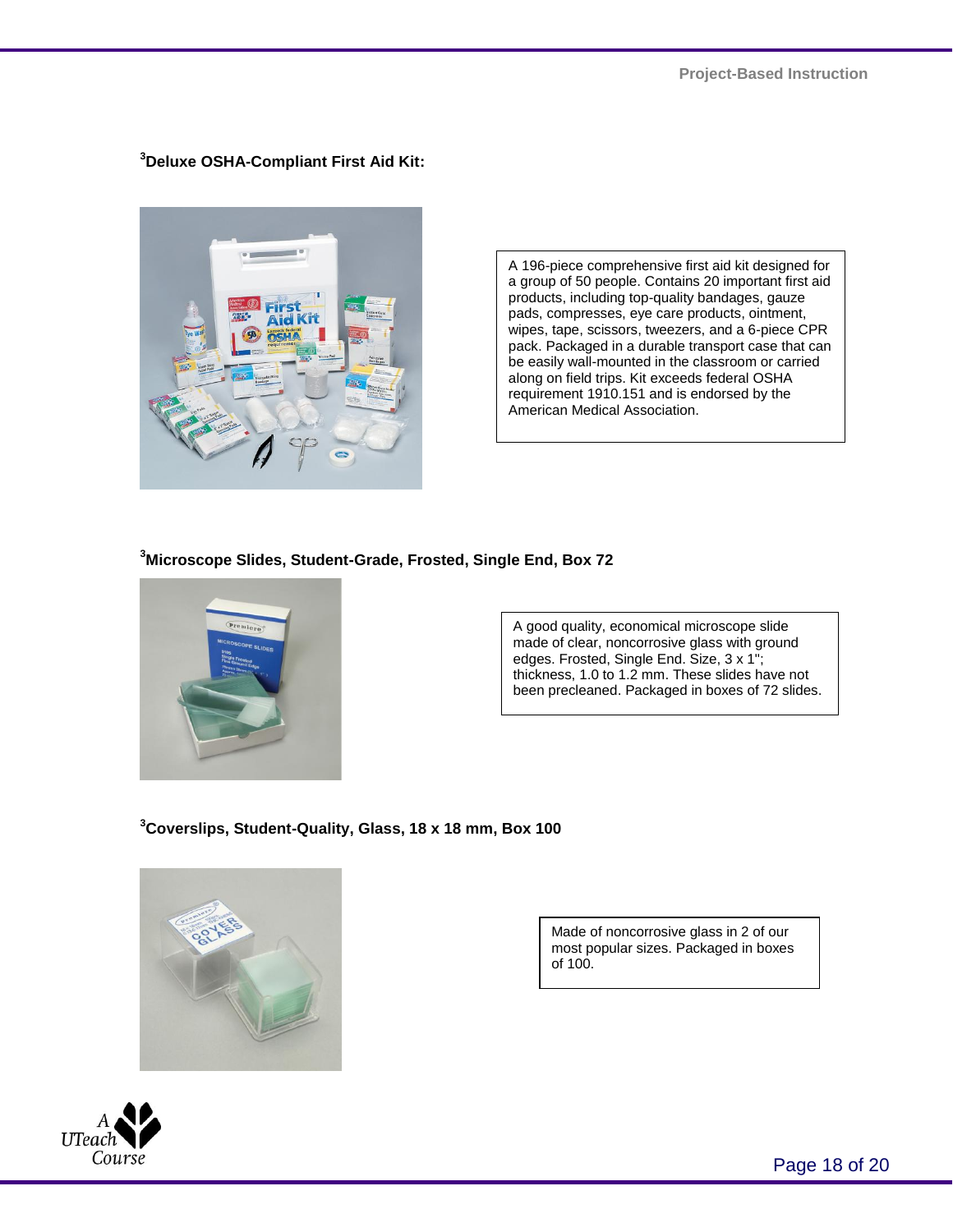

**<sup>3</sup>Walter LTM Series Compound Microscope:**

**Grade 9-College. The LTM, used in science classrooms throughout North America, is an outstanding value for a full-featured inclined microscope that meets the higher magnification requirements for advanced high school or entry-level college biology. This instrument offers a 4-position reverse nosepiece with high-resolution 4x, 10x, 40xr, and 100xr (oil immersion) color-coded DIN\*\* objectives for excellent image quality; ruggedly constructed base to avoid tipping over and coated to stand up to acid and chemical reagents; and bright, cool, and efficient LED illumination with light intensity control that is perfect for viewing living specimens. Limited lifetime warranty.**

**360° rotating head inclined at 45° for easier viewing**

**Locked-on 10x widefield eyepiece with calibrated pointer for measurement**

**Achromatic DIN\*\* objectives, parcenter and parfocal, for easier focusing**

**Built-in mechanical stage for easier slide scanning**

**Separate coarse and fine focus with rack-and-pinion mechanisms that have positive stops at both** 

**ends of the stage travel to prevent damage to delicate specimens or optics**

**Rack-and-pinion adjustable 1.25 N.A. Abbe condenser and iris diaphragm for increased control of** 

**light and image contrast**

**Built-in illumination system in base with on/off switch**

**Bright, cool LED illumination with light intensity control**

**10,000-hour LED bulb life**

**Cord holder for convenient storage**

**Comes complete with dust cover and instruction manual**

**Size, 11-1/2" H x 6" W x 9-1/2" D; weight, 10 lbs.**